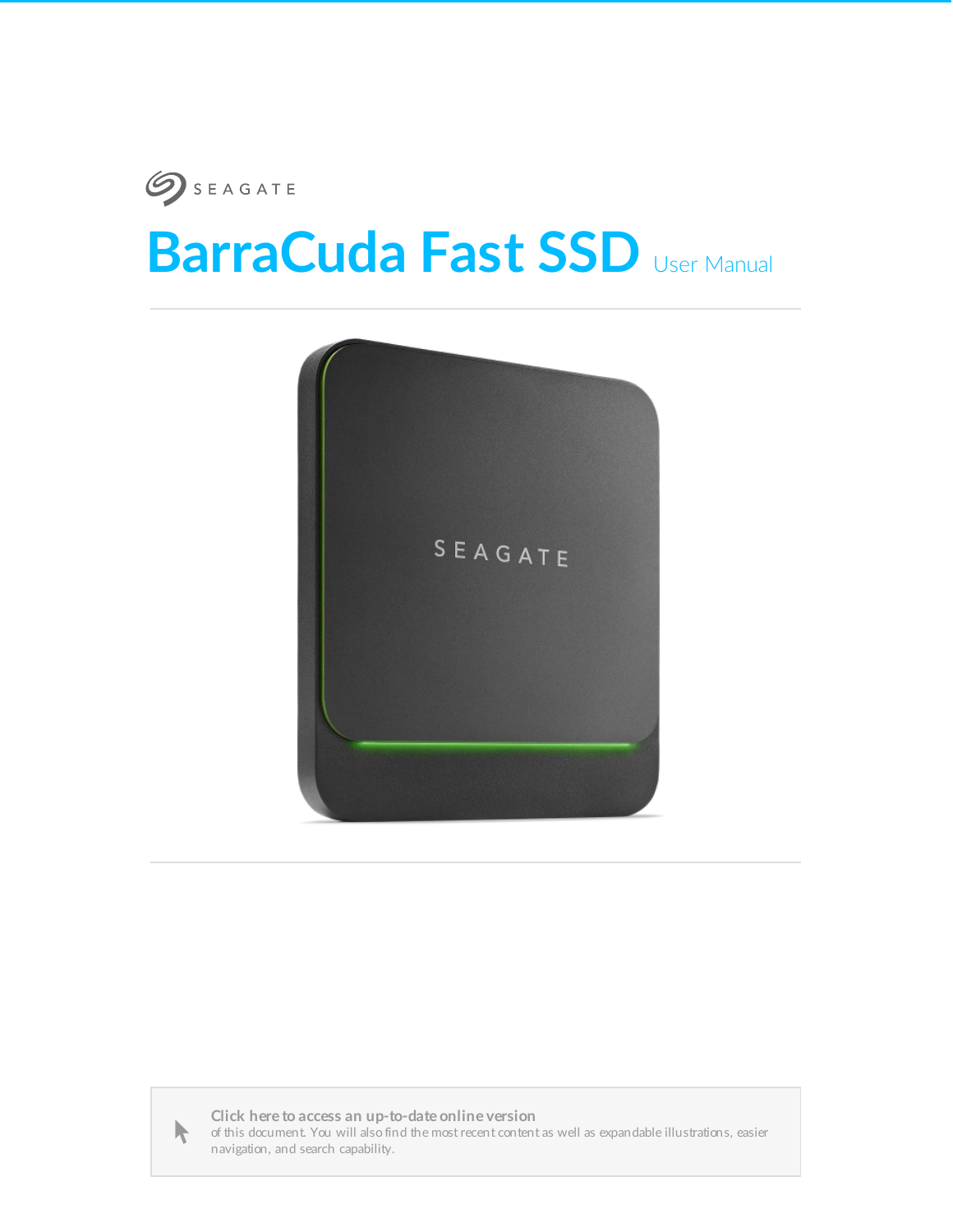## Contents

| $\mathbf{1}$   |                                                                 |
|----------------|-----------------------------------------------------------------|
|                |                                                                 |
| $\overline{2}$ |                                                                 |
|                |                                                                 |
| 3              |                                                                 |
|                |                                                                 |
| $\overline{4}$ |                                                                 |
|                |                                                                 |
| 5              | Safely Remove Seagate BarraCuda Fast SSD From Your Computer  14 |
|                |                                                                 |
| 6              |                                                                 |
|                | $\bullet$ Problem: The provided USB cable is too short<br>16    |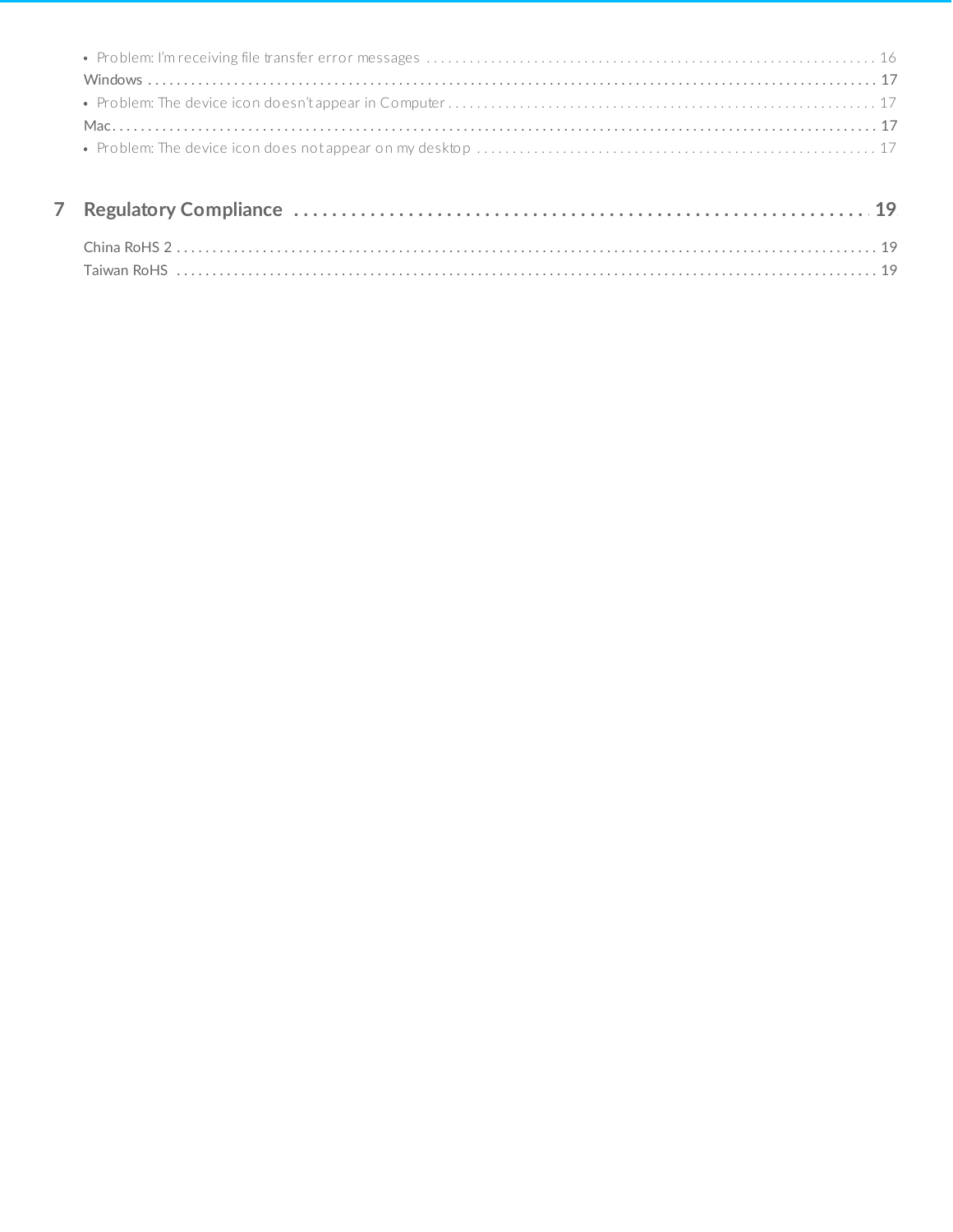# <span id="page-3-0"></span>Introduction

For common questions and answers about your hard drive, see [Frequently](http://www.seagate.com/support/barracuda-fast-ssd) Asked Questions or visit Seagate customer support.

## <span id="page-3-1"></span>**Box content**

- Seagate BarraCuda Fast SSD
- USB-C (USB 3.1 Gen 2) cable
- USB-C (USB 3.1 Gen 1) to USB-A cable (compatible with USB 3.0/USB 2.0 ports)

**Important**—Save your packaging. If you experience problems with your hard drive and want to exchange it, the hard drive must be returned in its original packaging.

# <span id="page-3-2"></span>**Minimum system requirements**

### <span id="page-3-3"></span>**Ports**

Your Seagate device has a USB-C (USB 3.1 Gen 2) interface and can be connected to a computer with a USB-C, Thunderbolt 3, or USB-A (USB 3.0 or USB 2.0) port.

### <span id="page-3-4"></span>**Operating** system

- Windows<sup>®</sup> 7 or higher
- macOS® 10.12 or higher

### <span id="page-3-5"></span>**Minimum free disk space**

600MB recommended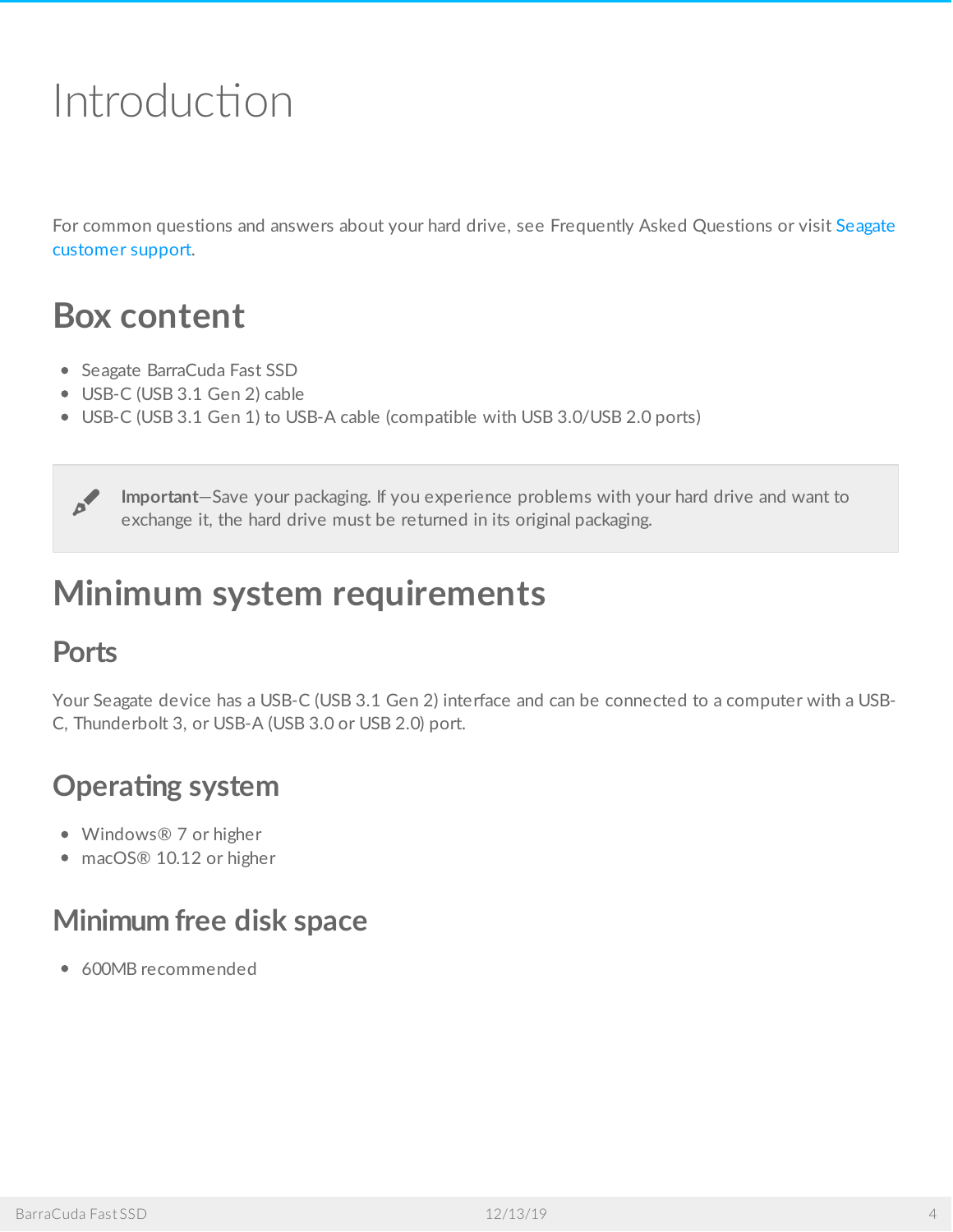# <span id="page-4-0"></span>Getting Started

<span id="page-4-1"></span>

Confirm the type of USB port on your computer, then choose the appropriate cable to connect your device.

Use the USB-C to USB-C cable if your computer has a USB-C port. If your computer does not have a USB-C port, use the USB-C to USB-A cable.



# <span id="page-4-2"></span>**Set up Seagate BarraCuda Fast SSD**

The setup process lets you:

| Register your Seagate BarraCuda Fast | Get the most from your drive with easy access to information |
|--------------------------------------|--------------------------------------------------------------|
| - SSD                                | and support.                                                 |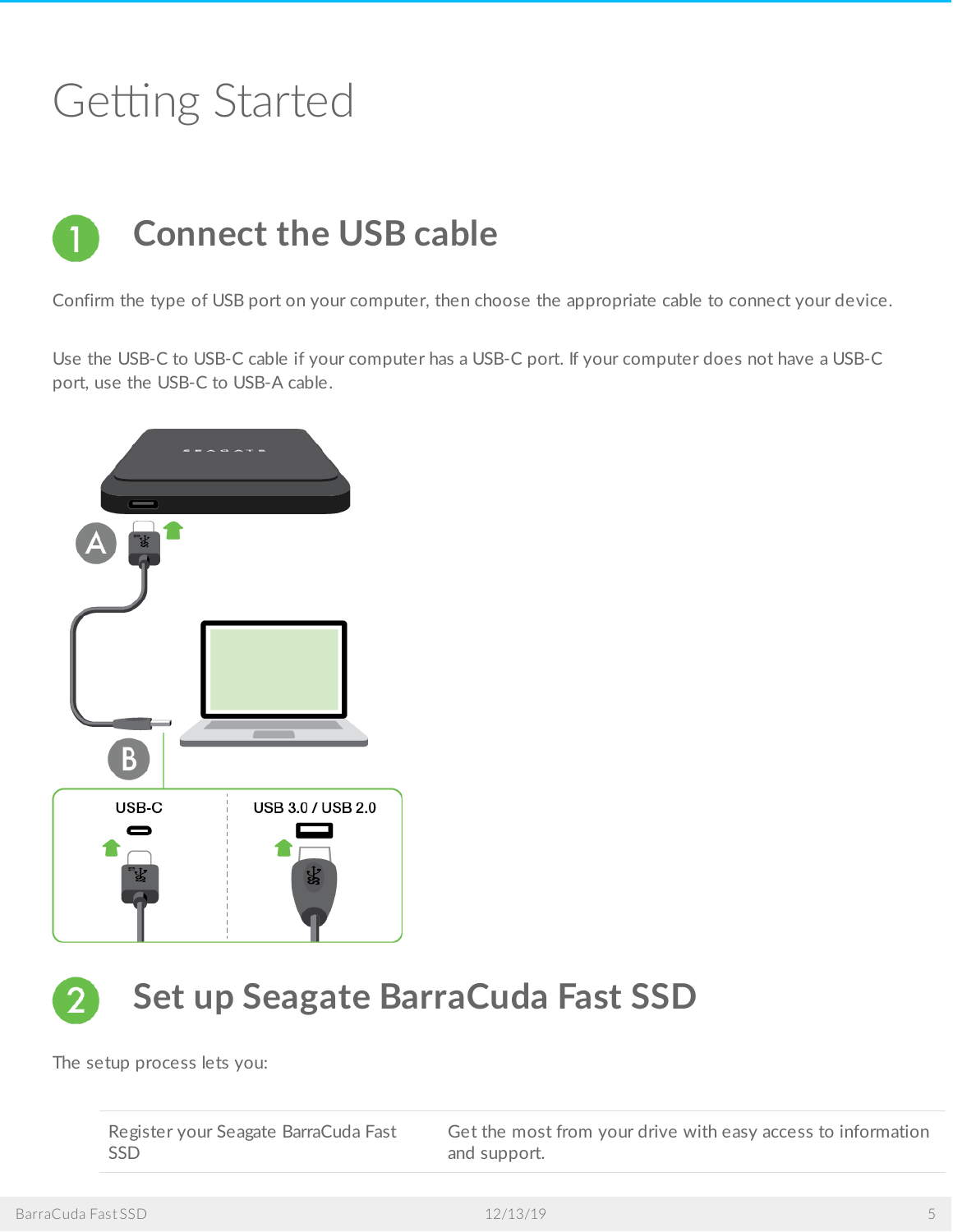<span id="page-5-0"></span>

|                      | <b>Install Toolkit</b>                                                                                           | Set up Sync Plus plans and more.                                                                            |
|----------------------|------------------------------------------------------------------------------------------------------------------|-------------------------------------------------------------------------------------------------------------|
|                      |                                                                                                                  | Your computer must be connected to the internet to register your device and install Toolkit.                |
|                      | <b>Start here</b>                                                                                                |                                                                                                             |
| Windows <sup>®</sup> | $\circledcirc$<br>$\triangleright$ $\Box$ Libraries<br>⊿厚 PC<br>Fast SSD<br>$\triangleright$ $\bigoplus$ Network | $\blacksquare$ $\blacksquare$ $\mathbf{x}$ )<br>Ω<br>Start_Here_Win<br>$\bullet\bullet\bullet\bullet$       |
| Mac                  | $\circ\circ\circ$<br>$\leftarrow$   $\leftarrow$<br>Devices<br>HD.                                               | $\boxed{H} \equiv  \mathbf{m}   \mathbf{m} $<br>田人<br>$\alpha$<br>☞<br>$\exists$ Fast SSD<br>Start_Here_Mac |

Using a file manager such as Finder or File Explorer, open BarraCuda Fast SSD and launch Start Here Win or Start Here Mac.

<span id="page-5-1"></span>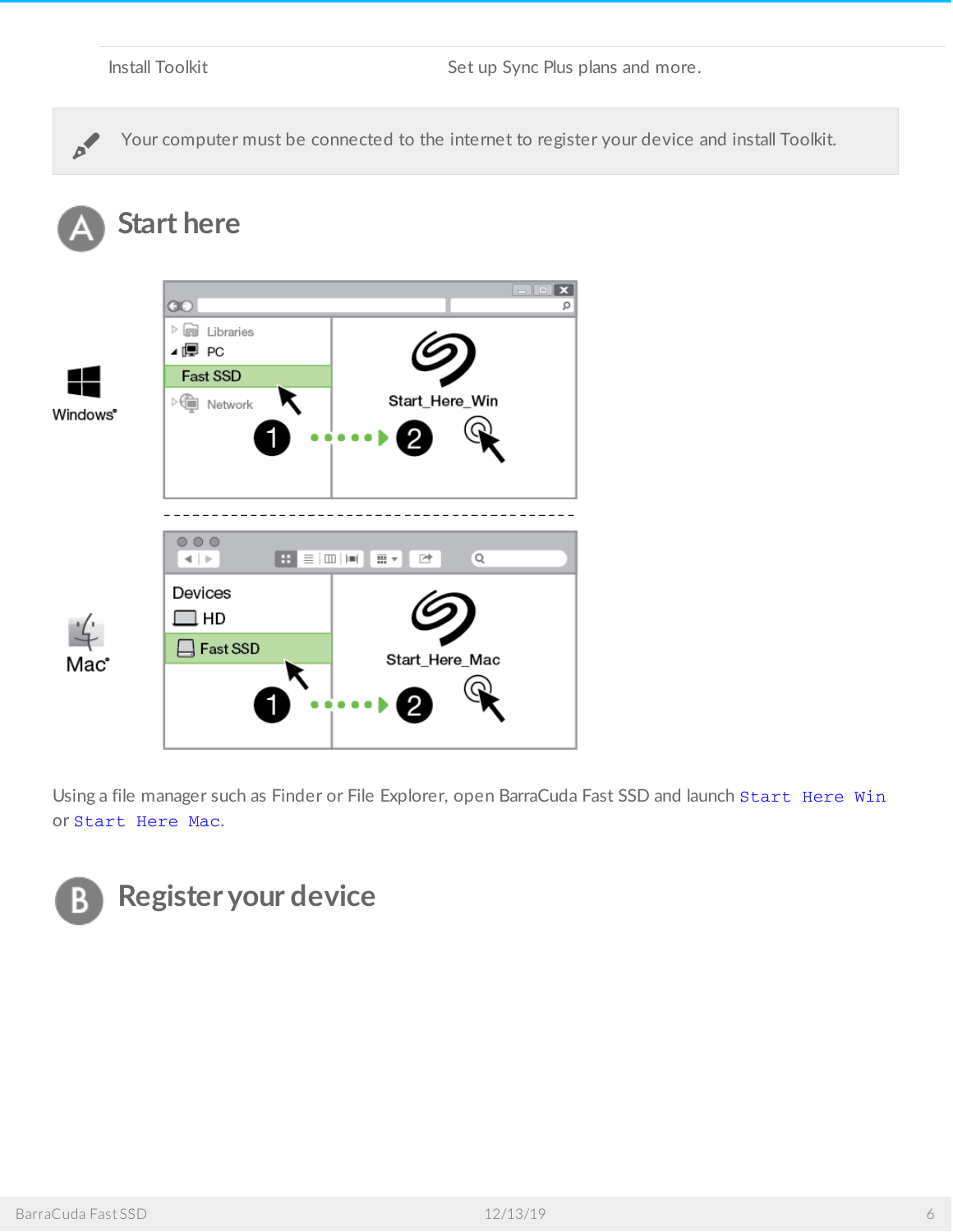| Register                                  |  |
|-------------------------------------------|--|
| Jane                                      |  |
| Doe                                       |  |
| jdoe@example.com                          |  |
| I have read and agree to                  |  |
| <b>Terms and Conditions</b><br>V          |  |
| <b>Privacy Statement</b><br>$\mathcal{A}$ |  |
| <b>Optional Offers</b><br>$\mathcal{A}$   |  |
| Register                                  |  |

Enter your information and click Register.

<span id="page-6-0"></span>

Click the Download button.

<span id="page-6-1"></span>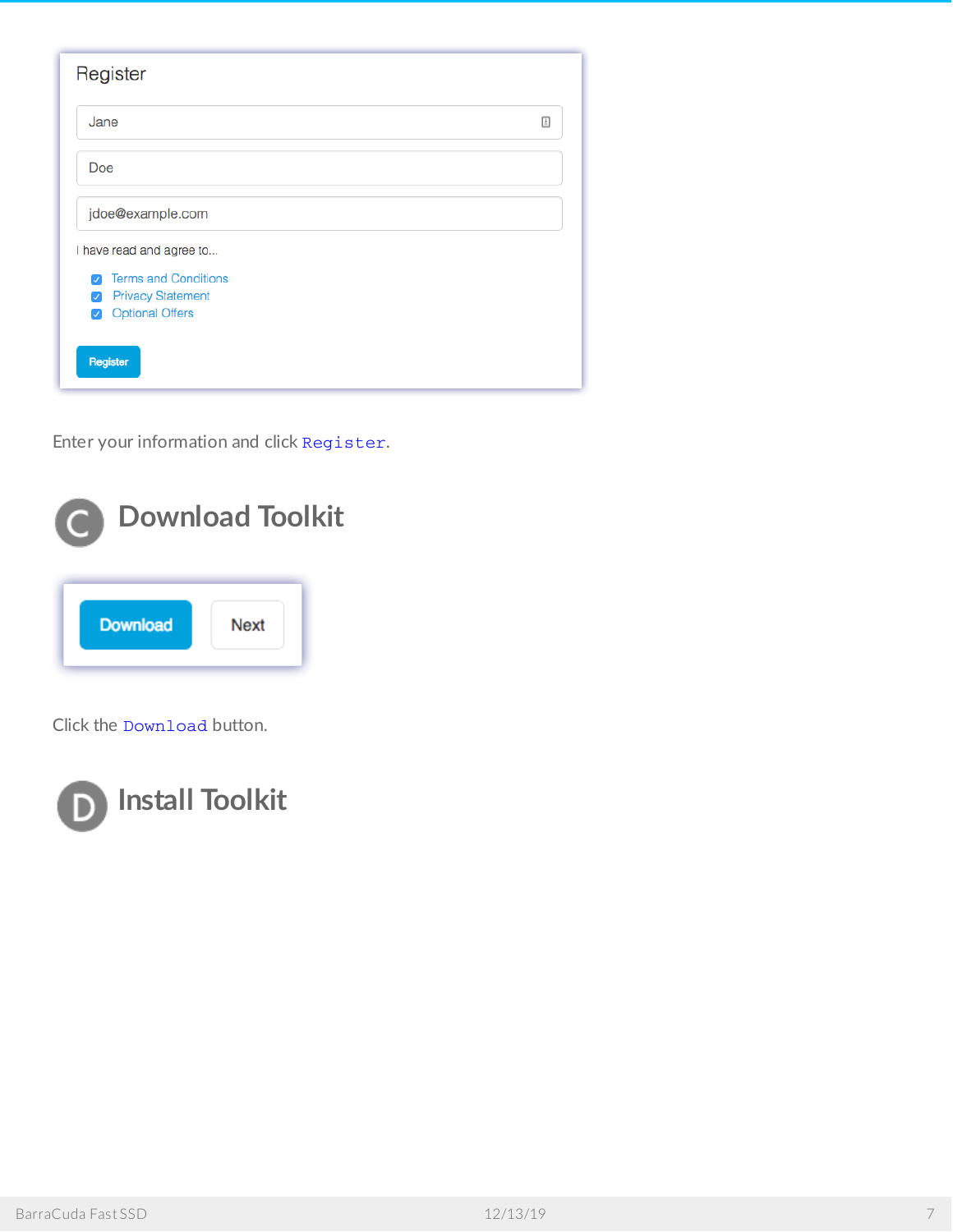

Using a file manager such as Finder or File Explorer, go to the folder where you receive downloads.



Click on the **SeagateToolkit.exe** file to launch the application.



Open the **SeagateToolkit.zip** file. Click on the **Seagate Toolkit Installer** to launch the application.

Your computer must be connected to the internet to install and run Toolkit.

# <span id="page-7-0"></span>**Storage format**

Seagate BarraCuda Fast SSD is preformatted exFAT for compatibility with both Windows and Mac computers. If you use the drive with only one type of computer, you can optimize file copy performance by formatting it in the native file system for your operating system. See Optional Formatting and [Partitioning](https://www.seagate.com/manuals/barracuda-fast-ssd/optional-formatting-and-partitioning/) for details.

## <span id="page-7-1"></span>**Disconnecting the drive**

In order to avoid file system corruption, it's important to unmount Seagate BarraCuda Fast SSD's volumes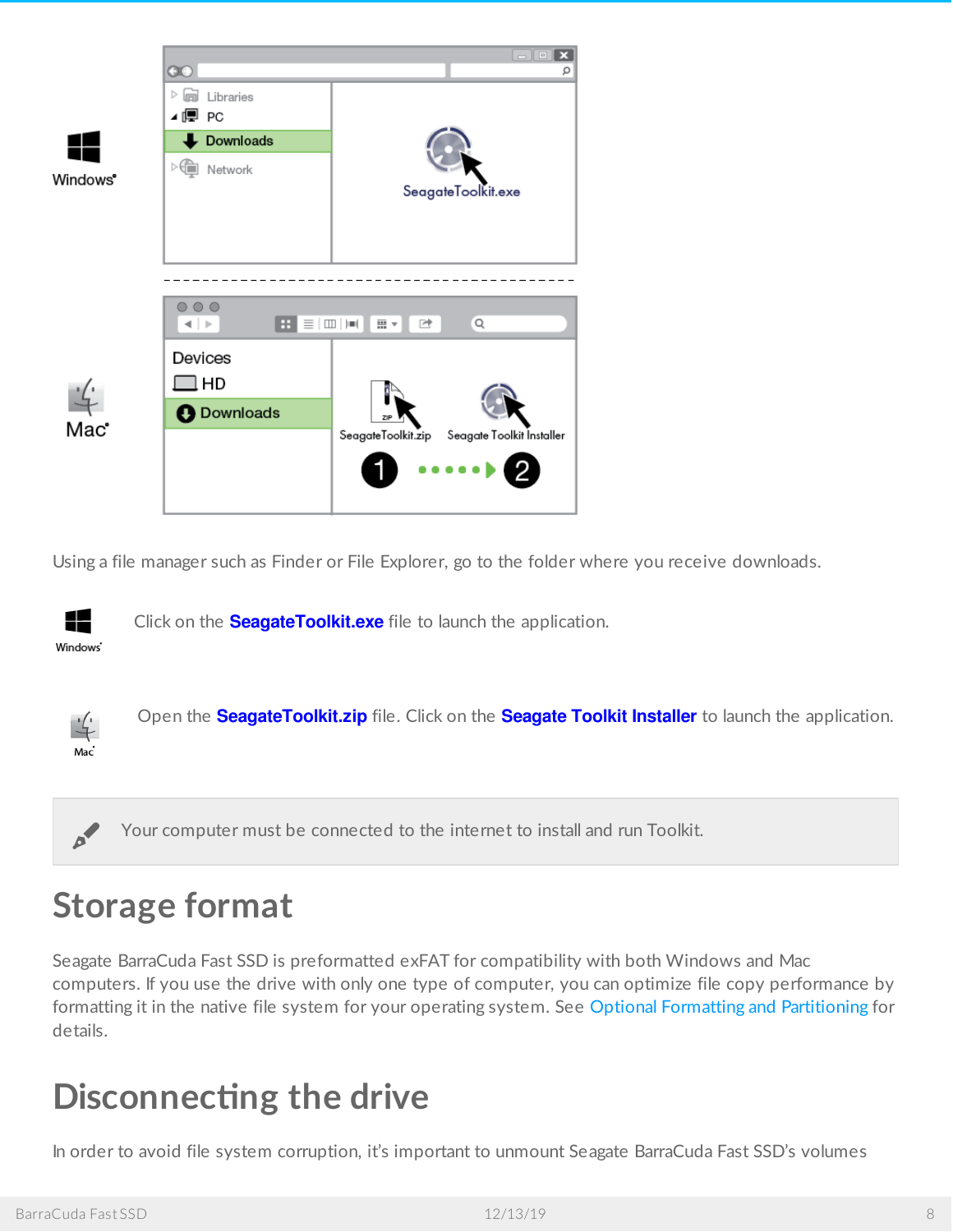before [disconnecting](https://www.seagate.com/manuals/barracuda-fast-ssd/safely-remove/) the interface cable. See Safely Remove Seagate BarraCuda Fast SSD From Your Computer for details.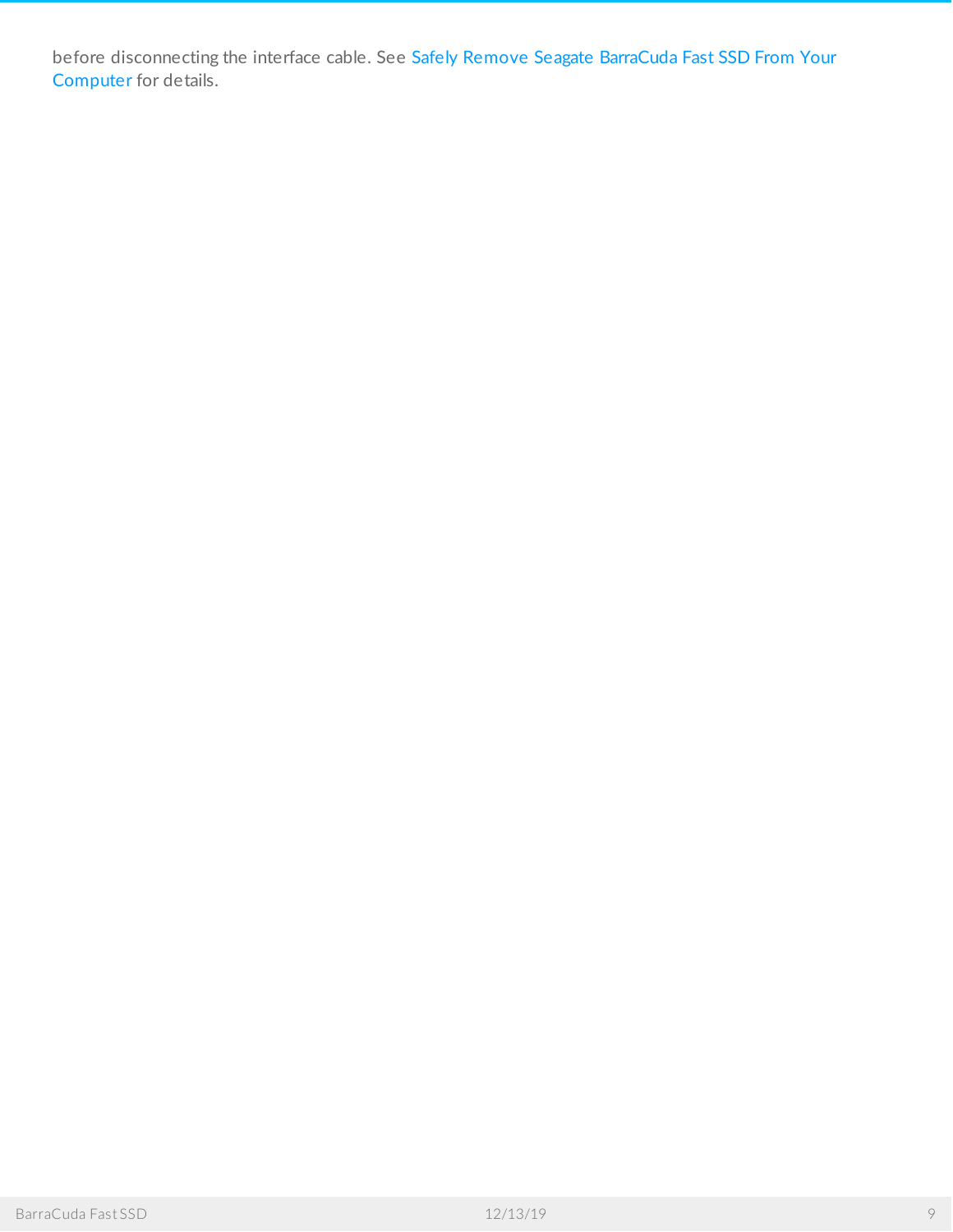# <span id="page-9-0"></span>Use Toolkit to Set Up Sync Plans

## <span id="page-9-1"></span>**Create a Sync Plus plan**

Sync Plus creates a synced folder on your Seagate BarraCuda Fast SSD that mirrors folders on your PC or Mac, so your files are available in both places. Deleted files can be automatically stored in an archive folder on BarraCuda Fast SSD in case you need them.

• [Click](https://www.seagate.com/manuals/software/toolkit/sync-plus/) here for details on setting up Sync Plus.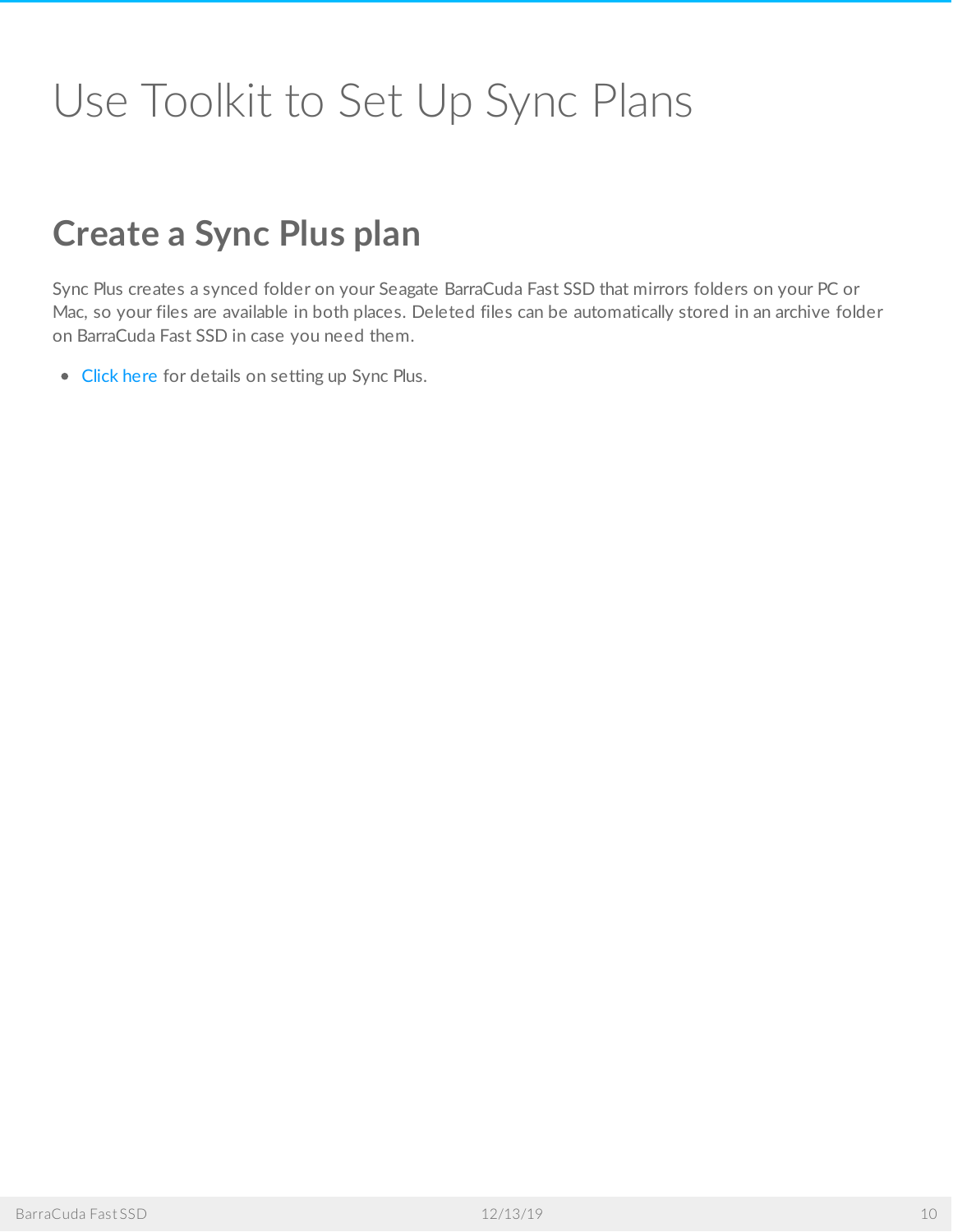# <span id="page-10-0"></span>Optional Formatting and Partitioning

Seagate BarraCuda Fast SSD is preformatted exFAT for compatibility with both Mac and Windows computers. If you use the drive with only one type of computer, you can optimize file copy performance by formatting the drive in the native file system for your operating system.

## <span id="page-10-1"></span>**About file system formats**

**NTFS**—The native file system for Windows. macOS can read NTFS volumes but cannot natively write to them.

**Mac OS Extended (HFS+)**—An Apple file system optimized for macOS 10.12 and earlier. This file system remains the best option for external storage devices and is the only format compatible with Time Machine. Windows cannot natively read or write to HFS+ (journaled) volumes.

**APFS (Apple File System)**—An Apple file system optimized for solid state drives (SSDs) and flash-based storage systems. While APFS may benefit SSD performance, note the following restrictions:

- You cannot use an APFS-formatted disk as your Time Machine backup drive. Format Seagate BarraCuda Fast SSD to HFS+ if you intend to use it with Time Machine.
- APFS is only supported on macOS 10.13 or later.

**exFAT**—Compatible with macOS and Windows. exFAT is not a journaled file system which means it can be more susceptible to data corruption when errors occur or the drive is not disconnected properly from the computer.

### <span id="page-10-2"></span>**How to choose the file system format**

#### **Use NTFS if:**

…you connect the storage device to Windows computers, and you don't need to allow a Mac to write to the storage device.

#### **Use HFS+ if:**

…you connect the storage device to Mac computers, and you don't need to allow a Windows computer to read or write to the disk. HFS+ is the only format compatible with Time Machine.

#### **Use APFS if:**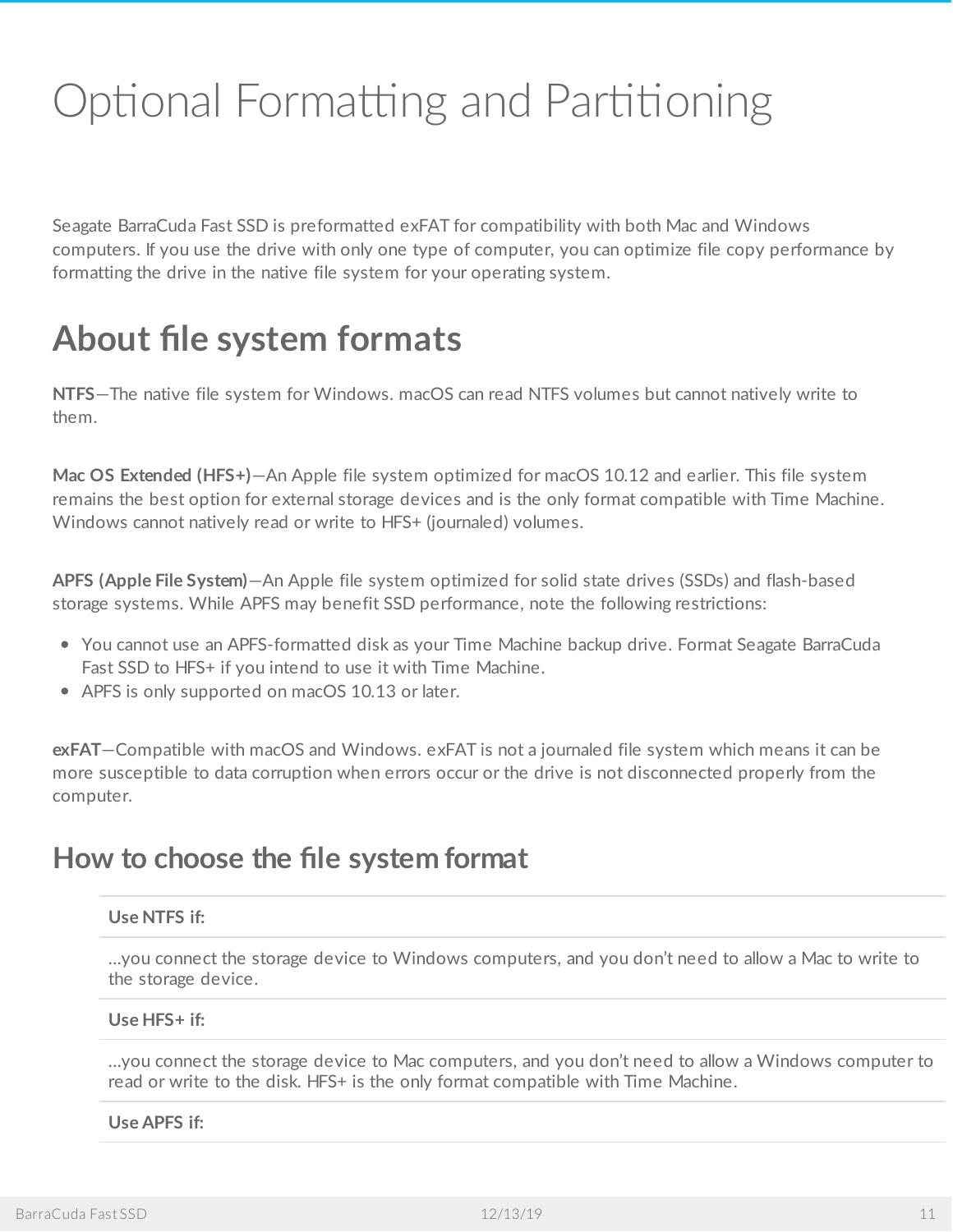…you connect the storage device to Mac computers, and you don't need to allow a Windows computer to read or write to the drive. Do not use APFS if you intend to use Seagate BarraCuda Fast SSD with Time Machine, or if your computer is not running macOS 10.13 or later.

#### **Use exFAT if:**

…you need to allow both Mac and Windows computers to read and write to the storage device.

# <span id="page-11-0"></span>**Manual formatting**

Use the steps below to manually format and partition a storage device.

Formatting erases everything on the storage device. Seagate highly recommends that you **back up all data** on your storage device before performing the steps below. Seagate is not responsible for any data lost due to formatting, partitioning, or using a Seagate storage device. ļ

### <span id="page-11-1"></span>**Mac**

#### <span id="page-11-2"></span>**macOS version 10.11 and later**

- 1. Open the Finder and go to Applications > Utilities > Disk Utility.
- 2. In the sidebar to the left, select your Seagate BarraCuda Fast SSD.

**macOS starting version 10.13**—Make sure to select the storage device and not just the volume. If you don't see two entries listed in the sidebar, change the view in disk utility to show both the drive and the volume. The view button is in the upper left side of the Disk Utility window. Change the view to Show All Devices. This feature was introduced in macOS 10.13 and is not available in 10.11 or 10.12. A



- 3. Select Erase.
- 4. A dialog box opens. Enter a name for the drive. This will be the name displayed when the drive mounts.
- 5. For Format, select OS X Extended (Journaled).
- 6. For Scheme, select GUID Partition Map.
- 7. Click Erase.
- 8. Disk Utility formats the drive. When it's finished, click Done.

### <span id="page-11-3"></span>**Windows**

- 1. Make sure the storage device is connected to and mounted on the computer.
- 2. Go to Search and then type Disk Management. In the search results, double-click Disk Management.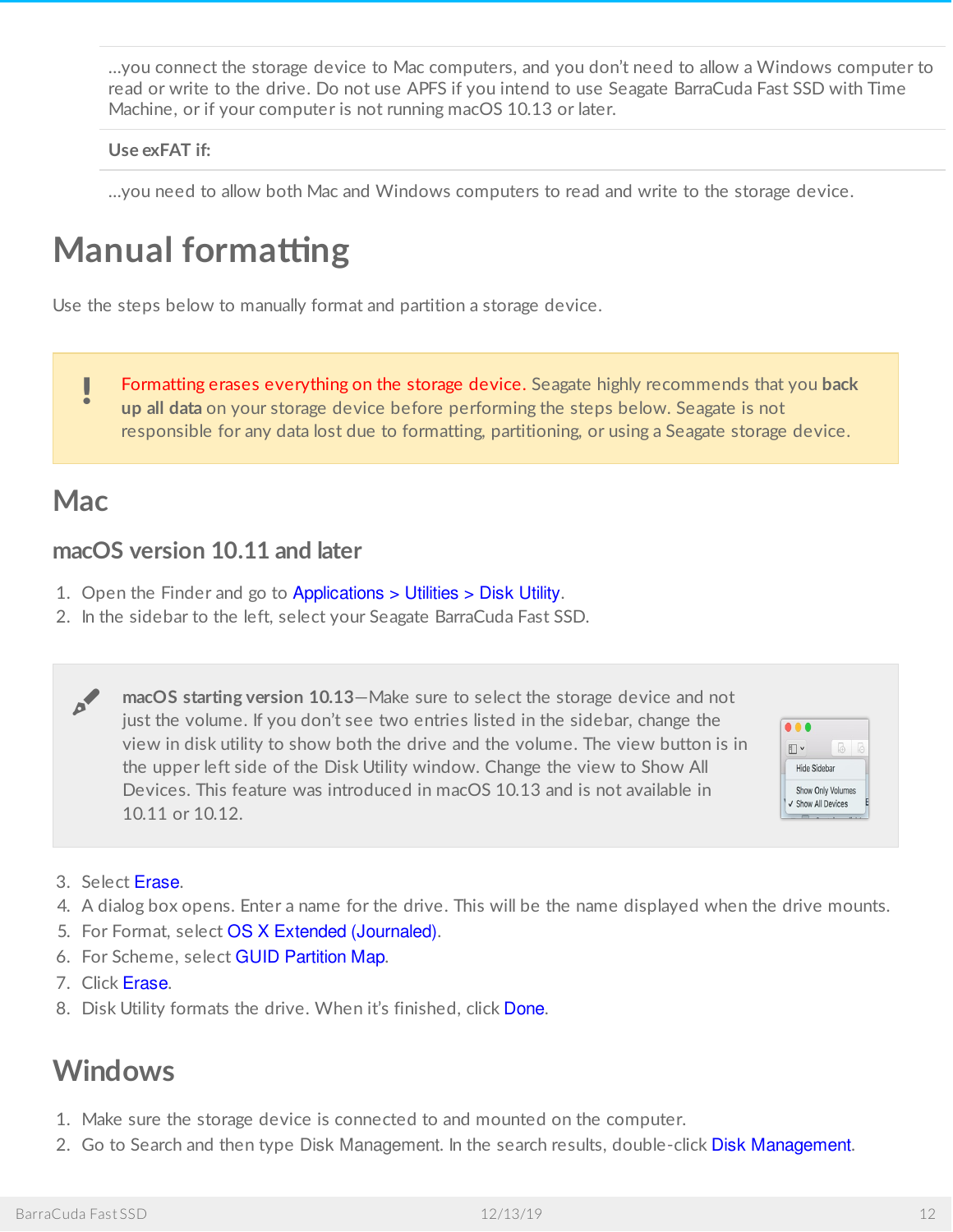- 3. From the list of storage devices in the middle of the Disk Management window, locate your Seagate device.
- 4. The partition must be available to format. If it is currently formatted, right click on the partition and then choose Delete.
- 5. To create a new partition, right click on the volume and select New Simple Volume. Follow the on-screen instructions when the New Simple Volume Wizard appears.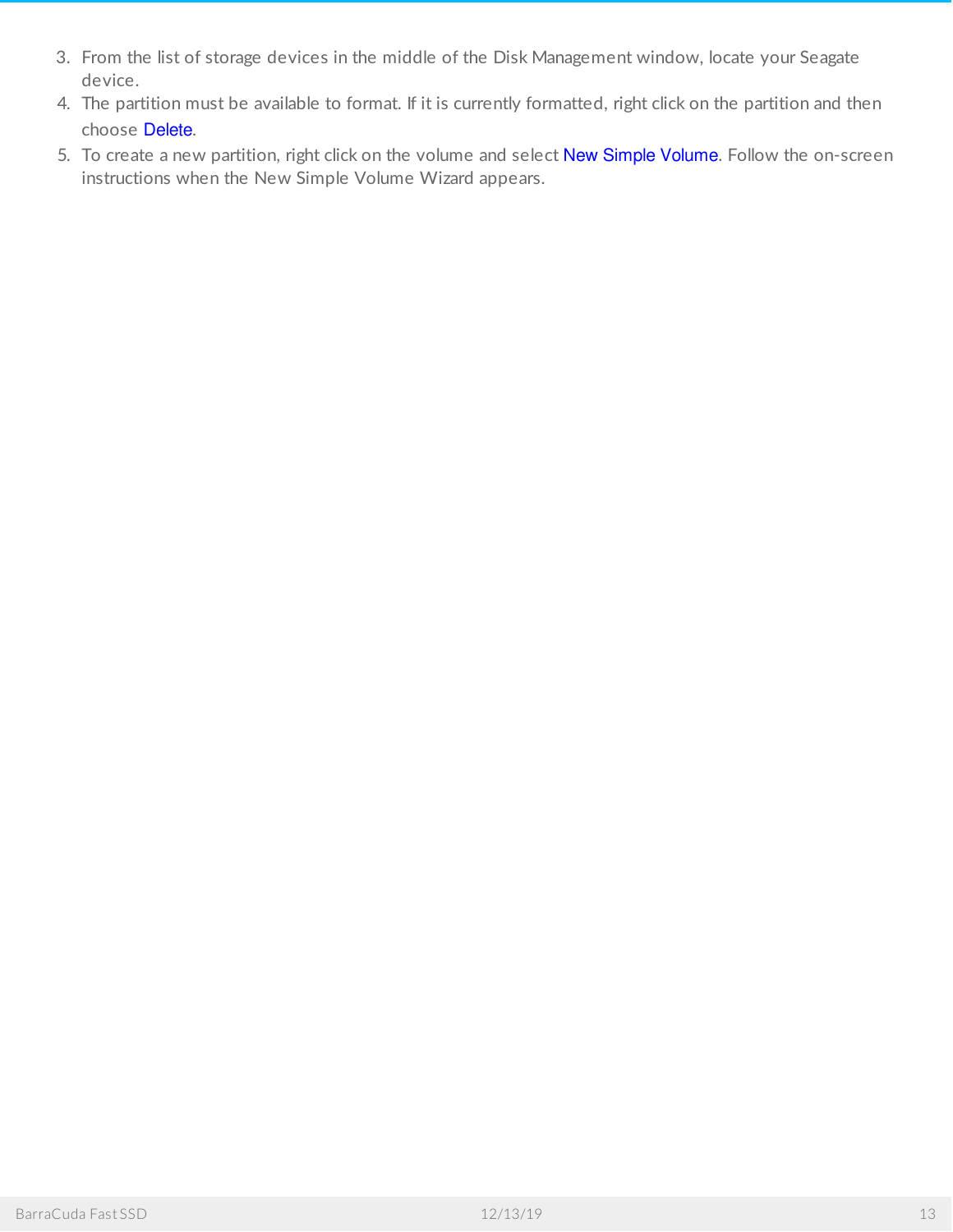# <span id="page-13-0"></span>Safely Remove Seagate BarraCuda Fast SSD From Your Computer

Always eject a storage device from your computer before physically disconnecting it. Your computer must perform filing and housekeeping operations on the drive before it is removed. Therefore, if you unplug the drive without using the operating system's software, your files can become corrupt or damaged.

# <span id="page-13-1"></span>**Windows**

Use the Safely Remove tool to eject a storage device.

1. Click the Safely Remove icon in your Windows System Tray to view the devices you can eject.



- 2. If you don't see the Safely Remove Hardware icon, click the Show hidden icons arrow in the system tray to display all icons in the notification area.
- 3. In the list of devices, choose the storage device you want to eject. Windows displays a notification when it is safe to remove the device.
- 4. Disconnect the storage device from the computer.

## <span id="page-13-2"></span>**Mac**

There are several ways you can eject your storage device from a Mac. See below for two options.

### <span id="page-13-3"></span>**Eject via Finder window**

- 1. Open a Finder window.
- 2. On the sidebar, go to Devices and locate the storage device you want to eject. Click the eject symbol to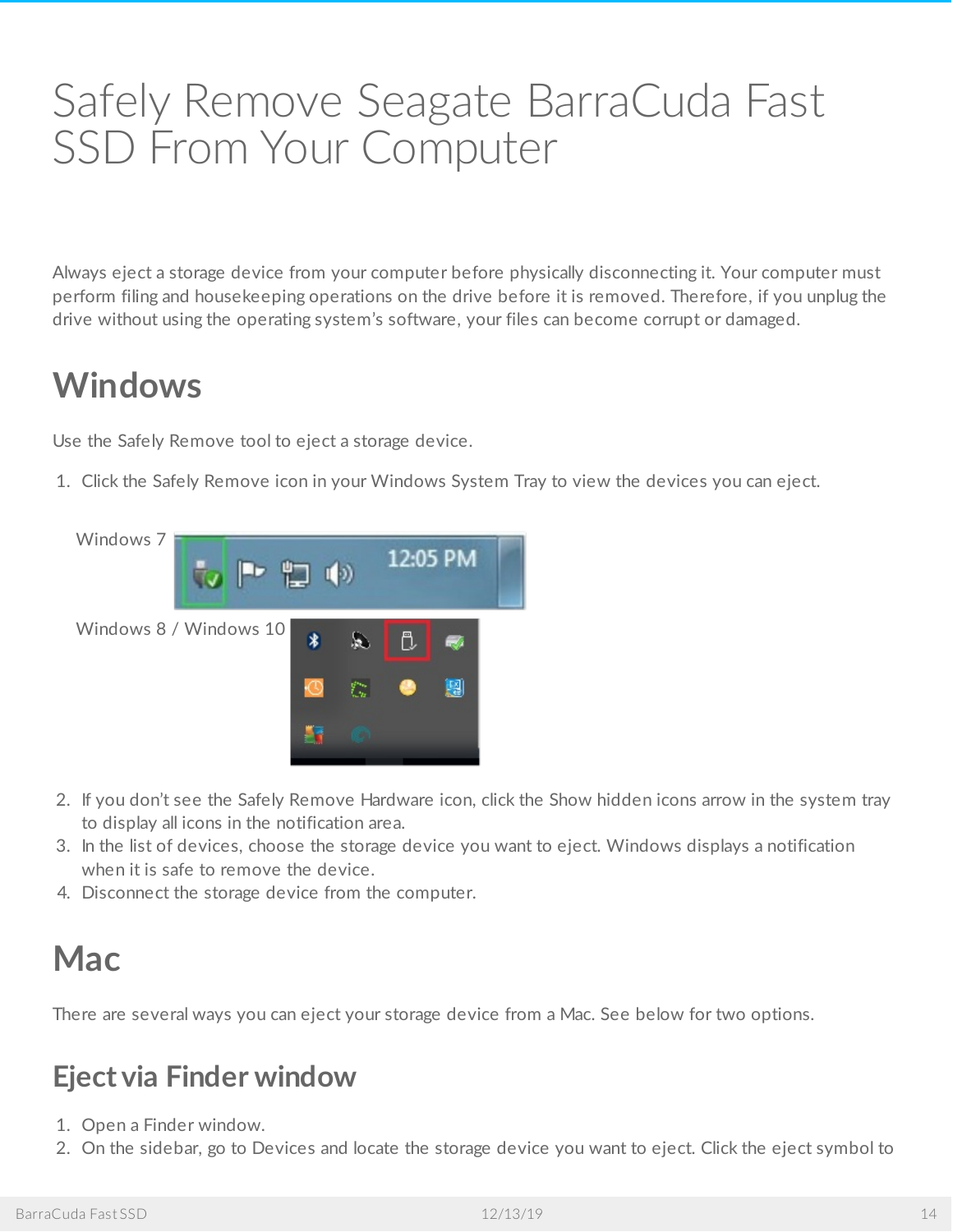the right of the storage device name.

3. Once the storage device disappears from the sidebar or, the Finder window closes, you can disconnect the interface cable from your Mac.

### <span id="page-14-0"></span>**Eject via Desktop**

- 1. Select the desktop icon for your storage device and drag it to the Trash.
- 2. When the storage device icon is no longer visible on your desktop, you can physically disconnect it from your Mac.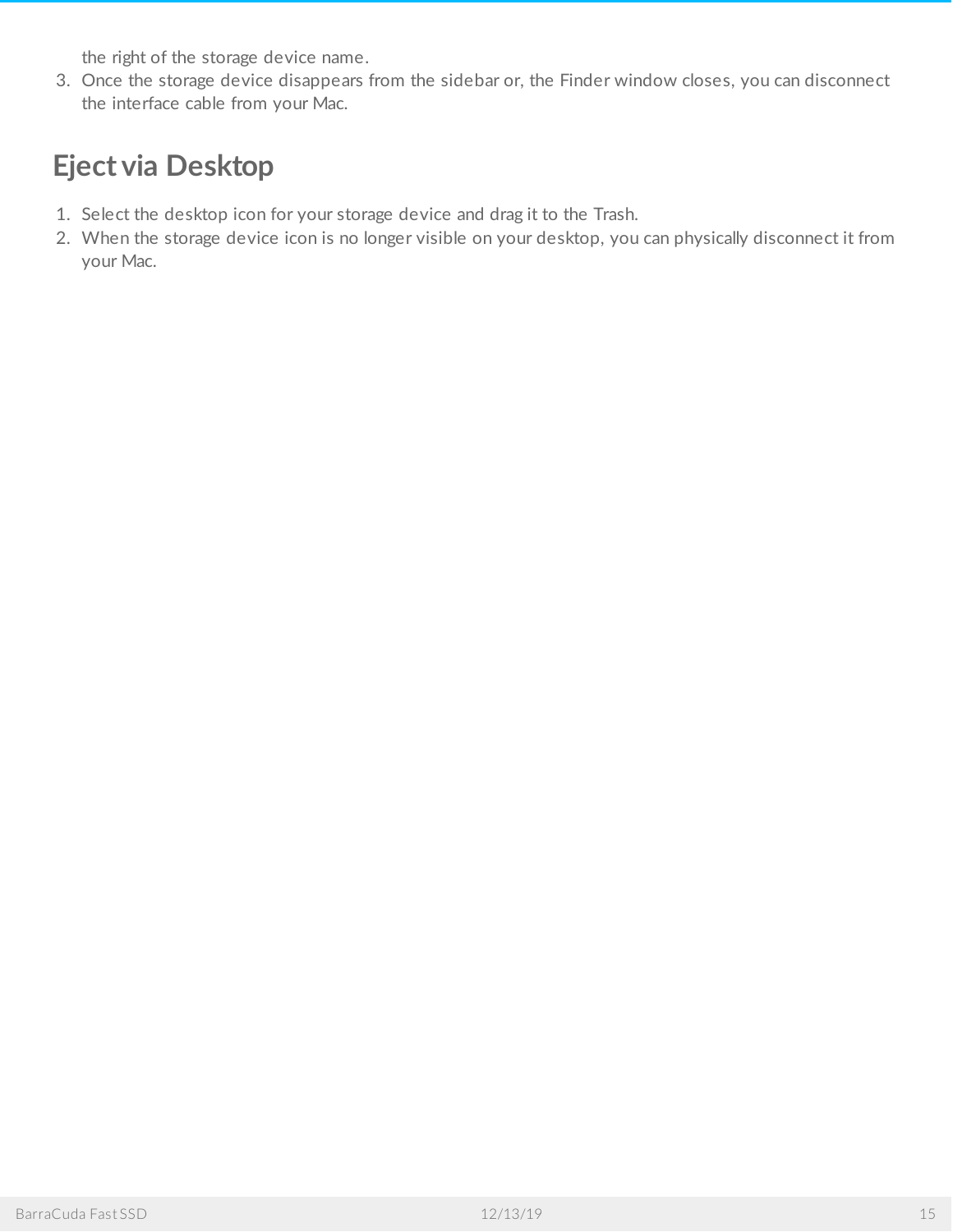# <span id="page-15-0"></span>Frequently Asked Questions

For help setting up and using Seagate BarraCuda Fast SSD, review the frequently asked questions below. For additional support resources, go to Seagate [customer](https:www.seagate.com/support/barracuda-fast-ssd/) support.

## <span id="page-15-1"></span>**All users**

### <span id="page-15-2"></span>**Problem: My file transfers are too slow**

Q: Are both ends of the USB cable firmly attached?

A: Review troubleshooting tips for cable connections below:

- Check both ends of the cable and make sure that they are fully seated in their respective ports.
- Try disconnecting the cable, waiting 10 seconds, and then reconnecting it.
- Try a different USB cable.

Q: Are there other devices connected to the same port or hub?

A: Disconnect other devices and see if the storage device's performance improves.

### <span id="page-15-3"></span>**Problem:The provided USB cable is too short**

Q: Can I use my storage device with a longer cable?

A: Yes, provided it is certified according to USB standards. However, Seagate recommends using the cable shipped with your storage device for the best results. If you use a longer cable and experience problems with detection, transfer rates or disconnection, use the original cable included with your storage device.

### <span id="page-15-4"></span>**Problem: I'm receiving file transfer error messages**

Q: Did you get an error message telling you that the drive has been disconnected when coming out of sleep mode?

A: Ignore this message since the drive remounts on the desktop despite the pop-up.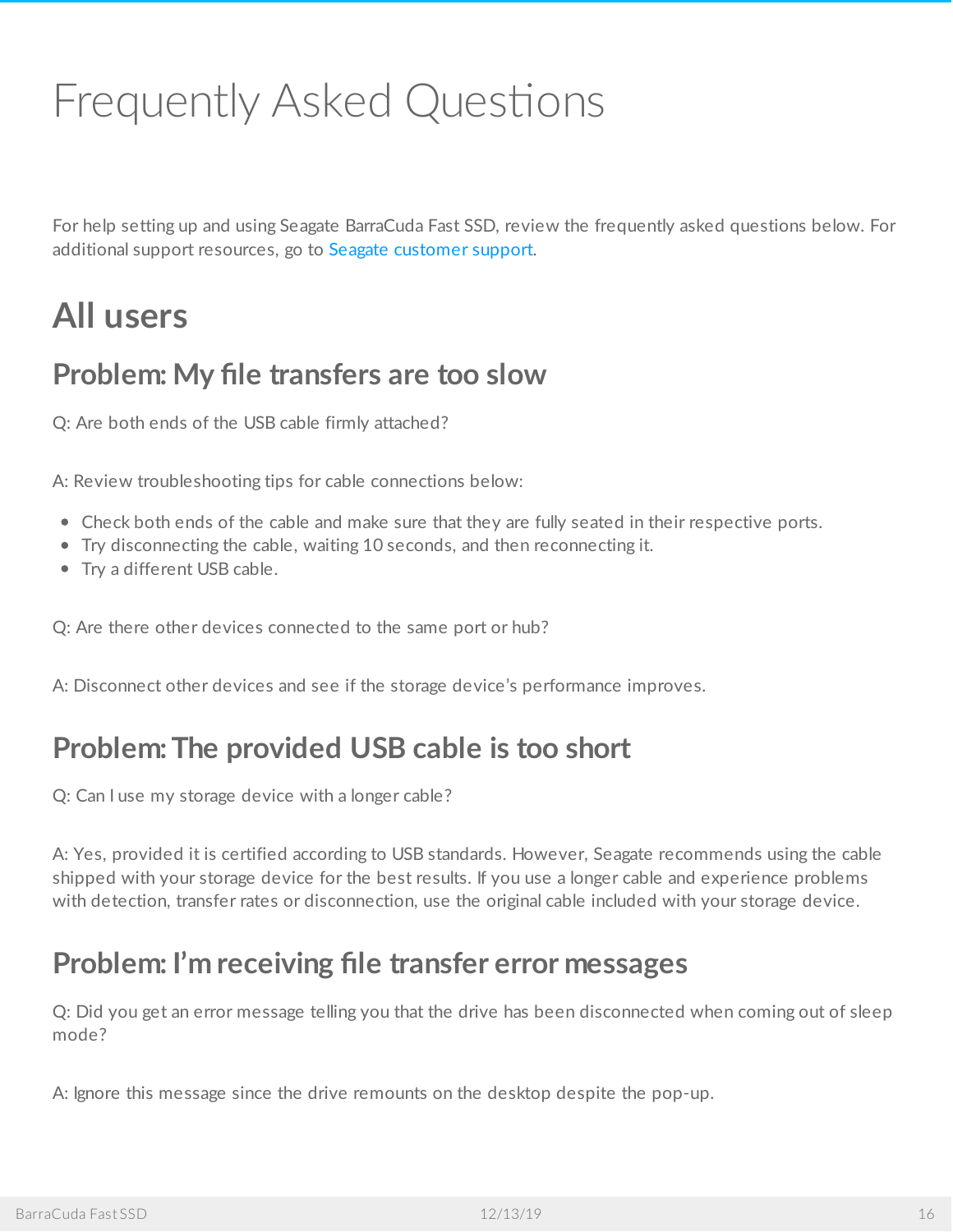## <span id="page-16-0"></span>**Windows**

### <span id="page-16-1"></span>**Problem:The device icon doesn't appear in Computer**

Q: Is the storage device listed in Device Manager?

A: All storage devices appear in at least one place in Device Manager.

Type Device Manager in Search to launch it. Look in the Disk Drives section and, if necessary, click the Plus (+) icon to view the full list of devices. If you're uncertain that your storage device is listed, safely unplug it and then reconnect it. The entry that changes is your Seagate device.

Q: Is your device listed next to an unusual icon?

A: Windows Device Manager usually provides information about failures with peripherals. While the Device Manager can assist with troubleshooting most problems, it may not display the exact cause or provide a precise solution.

An unusual icon next to the device can reveal a problem. For example, instead of the normal icon based on the type of device, it has an exclamation point, question mark or an X. Right click this icon and then choose Properties. The General tab provides a potential reason why the device is not working as expected.

### <span id="page-16-2"></span>**Mac**

### <span id="page-16-3"></span>**Problem:The device icon does not appear on my desktop**

Q: Is your Finder configured to hide external disks on the desktop?

A: Go to Finder and then check **Preferences | General tab | Show these items on the desktop**. Confirm that **External Disks** is selected.

Q: Is your device mounting in the operating system?

A: Open **Disk Utility** at **Go | Utilities | Disk Utility**. If the device is listed in the left-hand column, check your Finder preferences to see why it is not displayed on the desktop (review the question above).

Q: Does your computer's configuration meet the minimum system requirements for use with this storage device?

A: Refer to the product packaging for the list of supported operating systems.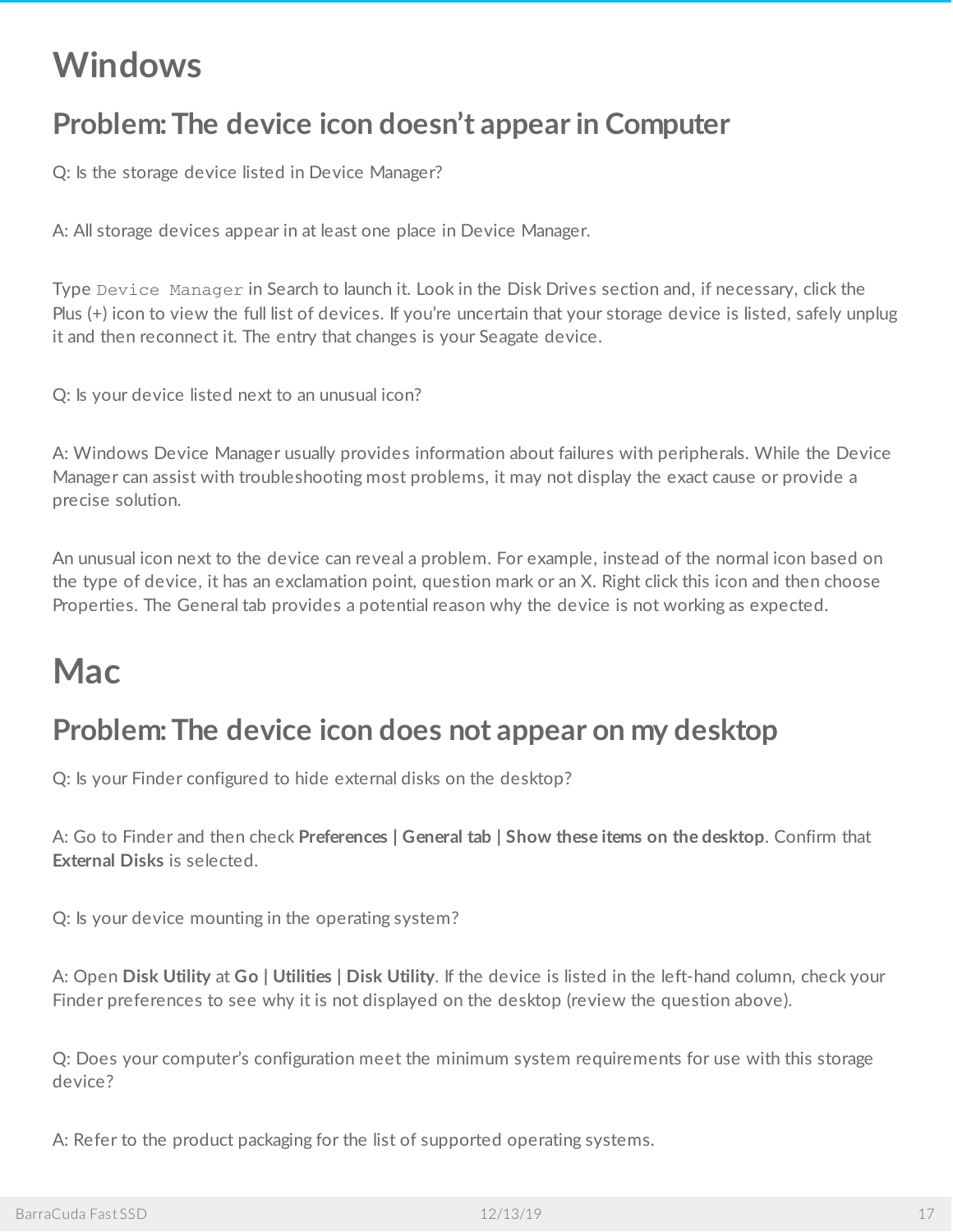Q: Did you follow the correct installation steps for your operating system?

A: Review the installation steps in [Getting](https://www.seagate.com/manuals/barracuda-fast-ssd/getting-started/) Started.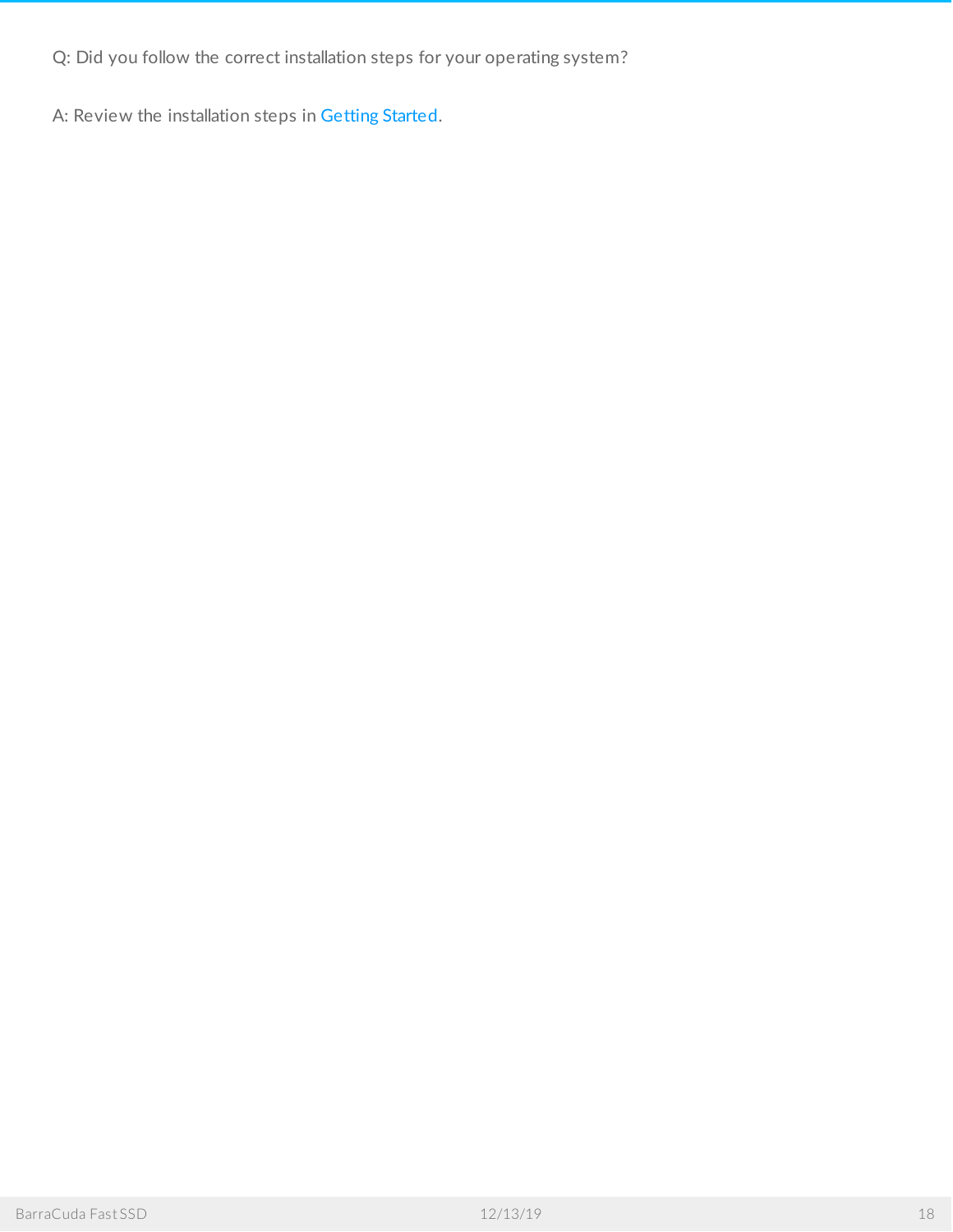# <span id="page-18-0"></span>Regulatory Compliance

Product Name Seagate BarraCuda Fast SSD

Regulatory Model Number SRD0FV2

# <span id="page-18-1"></span>**China RoHS 2**



China RoHS 2 refers to the Ministry of Industry and Information Technology Order No. 32, effective July 1, 2016, titled Management Methods for the Restriction of the Use of Hazardous Substances in Electrical and Electronic Products. To comply with China RoHS 2, we determined this product's Environmental Protection Use Period (EPUP) to be 20 years in accordance with the Marking for the Restricted Use of Hazardous Substances in Electronic and Electrical Products, SJT 11364-2014.

中国 RoHS 2 是指 2016 年 7 月 1 日起施行的工业和信息化部令第 32 号"电力电子产品限制使用有害物质管理办 法"。为了符合中国 RoHS 2 的要求,我们根据"电子电气产品有害物质限制使用标识"(SJT 11364-2014) 确定本产品 的环保使用期 (EPUP) 为 20 年。

|                                              |           | 有害物质      |           |              |               | <b>Hazardous Substances</b> |  |  |
|----------------------------------------------|-----------|-----------|-----------|--------------|---------------|-----------------------------|--|--|
| 部件名称<br>Part Name                            | 铅<br>(Pb) | 素<br>(Hg) | 鍢<br>(Cd) | 六价铬<br>(G+B) | 多溴联苯<br>(PBB) | 多溴二苯醚<br>(PBDE)             |  |  |
| 固态驱动器<br>SSD                                 | χ         | o         | ٥         | o            | o             | o                           |  |  |
| 外接硬盘印刷电路板<br><b>Bridge PCBA</b>              | χ         | o         | ٥         | o            | O             | O                           |  |  |
| 电源 (如果提供)<br>Power Supply (if provided)      | χ         | ٥         | ٥         | o            | o             | o                           |  |  |
| 接口电缆 (如果提供)<br>Interface cable (if provided) | x         | o         | ٥         | o            | o             | o                           |  |  |
| 其他外壳组件<br>Other enclosure components         | o         | o         | ٥         | o            | o             | o                           |  |  |

**:表格依据 SJ/T 11364 的规定编制。** 

This table is prepared in accordance with the provisions of SJ/T 11364-2014

O: 表示该有害物质在该部件所有均质材料中的含量均在 GB/T 26572 规定的限量要求以下。

O: Indicates that the hazardous substance contained in all of the homogeneous materials for this part is below the limit requirement of GB/T26572.

X: 表示该有害物质至少在该部件的某一均质材料中的含量超出 G8/T 26572 规定的限量要求。

X: Indicates that the hazardous substance contained in at least one of the homogeneous materials used for this part is above the limit requirement of GB/T26572.

### <span id="page-18-2"></span>**Taiwan RoHS**